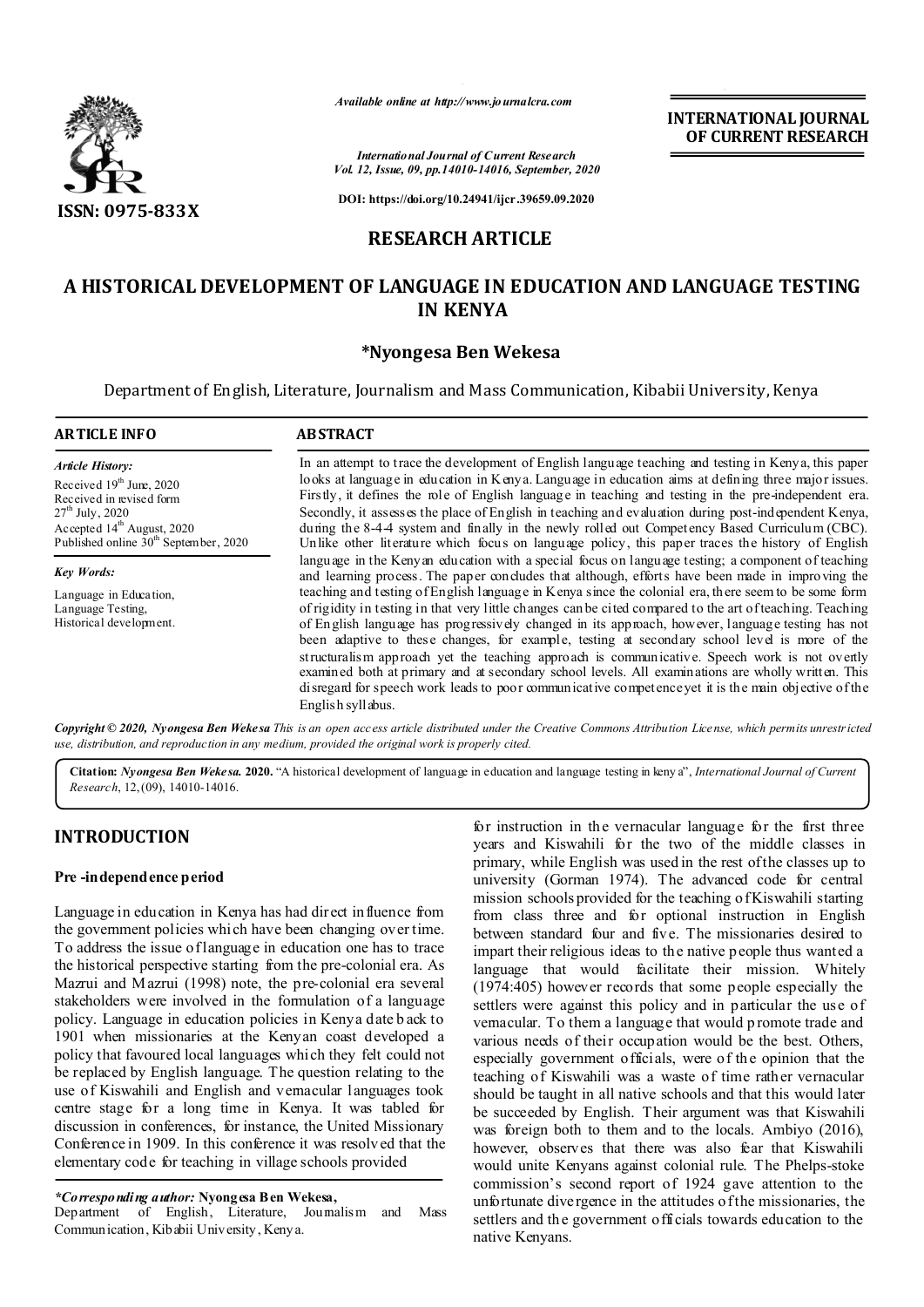The commission recommended that vernacular be used as the language of instruction in elementary school and then English be used in intermediary school. The commission noted that the appeal to the native mind cannot be effectively made without the adequate use of the native language. Thus the commission recommended that the language of instruction should be the local language in the early p rimary classes, while English was to be taught from upper primary to university. Schools were urged to make all possible provisions for instructions in the native language. The commission, however, recommended that Kiswahili be dropped from the curriculum, except in areas where it was the first language. In 1929, during a conference held in Dar Es Salaam, the council through the Department of education in Kenya raised issues concerning the language situation in the country. It came up with regulations, which were communicated through a circular, that vernacular would be used for the first four years of school during which Kiswahili would be introduced as a subject. English was to be taught in those schools where th ere are competent teachers o f English. After the first four years, Kiswahili would be the medium of instruction. After the completion of six years of school, English would then be introduced as the medium of instruction. Following these regulations a new syllabus was implemented on the  $1<sup>st</sup>$  of July 1935 in which English and Kiswahili were required subjects in both the course and exams from standard four to seven. Of importance to note here however, is that the medium for the course and for the examination was Kiswahili. If a school wished to use English as the medium of instruction, it was to apply for approval from the Director o fEducation.

The memorandum on language in African s chool education in 1943 with regard to the teaching of English stated that the point at which such t eaching was introduced must depend on the decision of the local education authorities. It however, asserted that this would only be when sufficient progress had been made to give the child ability and a fair degree o f facility in reading and writing their own vernacular. There were attempts to shift English and vernacular to take the place of Kiswahili as the medium of instruction. However, this move was faced with challenges of lack of suitable school texts in vernacular languages and lack of quali fied teachers o f English. This situation necessitated for the training of teachers of English as advocated for in the Ten year plan for the development of African education in 1948. After World War II, the colonial master saw the looming loss of power in Kenya because Kenyans had united against colonialism and were bracing for freedom (Wendo, 2009). As a result, the then government set up the Beecher Education Commission in 1949 to chat the way forward. The Beecher report of 1949 reinstated Kiswahili and made it an alternative medium of examination and that it be the language of instruction and literature in primary schools in towns. English was retained as the medium of instruction from intermediate school while vernacular continued to be the medium of education for the  $1<sup>st</sup>$ three years of primary school. The Beecher report of 1949 regarding the teaching of English called for attention to the fact that at the moment it was difficult to introduce spoken English in the primary schools for lack of competent t eachers of English in this skill. The implementation of this policy started in 1953-1955. Thus the Beecher commission was mandated to examine the scope, content, methods, administration and financing of African education (Wendo 2009). It reinforced the recommendations of the Phelps-Stokes and the Ten Year Development Plan on the provision of practical education to Africans which later formed the basis of the government's policy on African education. The Prator-Hutasoit commission of 1952 endorsed that English be the only language of instruction in all school grades at the expense of local languages. This commission heralded the New Primary Approach also called the English medium scheme (Sifuna, 1980, 142). So to implement the new curriculum, teachers were to be trained in English while their first languages were viewed as a premium in teaching the lower primary schools (Mukuria, 1995). This kind of education were resisted by Africans for they felt it was racist and did not promote development, especially, of Africans. This then prompted the setting up of African independent schools. In 1953, a tentative syllabus for African intermediary school was issued by the department of education in Kenya. In this syllabus, English was to be the main subject of the curriculum for its general educational value. The main aim of the syllabus was to enable the child to read, write and speak simple idiomatic English suited to his/her environment. The teaching of English however, was not uniform. It was only taught in some schools which had trained teachers, and in some schools it was taught right from standard one while in others after standard three but in African schools it was taught from the sixth year o f schooling. English was later made a compulsory medium of examinations that were held at the end of the eighth year. This exam would det ermine those who would be selected to join the secondary grammar school and the secondary technical course. Since teaching of English was done on racial grounds, examinations were also set on racial grounds. Africans sat for KAPE (Kenya African Preliminary Examinations), Asians sat for KAPE (Kenya Asian Preliminary Examinations) while European s ettlers did KEPE (Kenya European Preliminary Examinations). The KAPE became the KPE after school integration which in turn became the CPE examination after independence. The focus of teaching and examination was only on reading and writing. According to Mazrui and Mazrui (1998) and Kioko (2013), this was only to enable a few Africans to communicate with the white masters for the sake of administration. English was to be taught to Africans guardedly so that not many got to secondary school and beyond, a move that created economic classes in the country (Wendo, 2009:124). Ambiyo (2016) notes however that when the local Kenyans realized that English would open doors to white collar jobs, they set up their own independent schools where they encouraged their children to learn English. This to some extent contributed to spread of English in the country. The greatest challenge was that English was introduced to Africans too late in their primary education.

There were other pre-independence education reports such as Binns Report of 1952 and Drogheda Report of 1952 which recommended that English should be introduced from lower primary school as a subject and be taught alongside the recommended mother tongue in early p rimary cl asses. Mazrui and Mazrui (1998) explains that the colonial master dropped Kiswahili from the education syllabus altogether because it was seen as the medium of mobilization for the struggle for independence. This boosted the status of English. As it has been observed above, the language policy was often ambivalent before independence. This was because the three languages: English, Kiswahili and vemacular, were encouraged and discouraged frequently for di fferent interests. Since the language policy was quite unstable it was equally impossible to create teaching and learning personnel and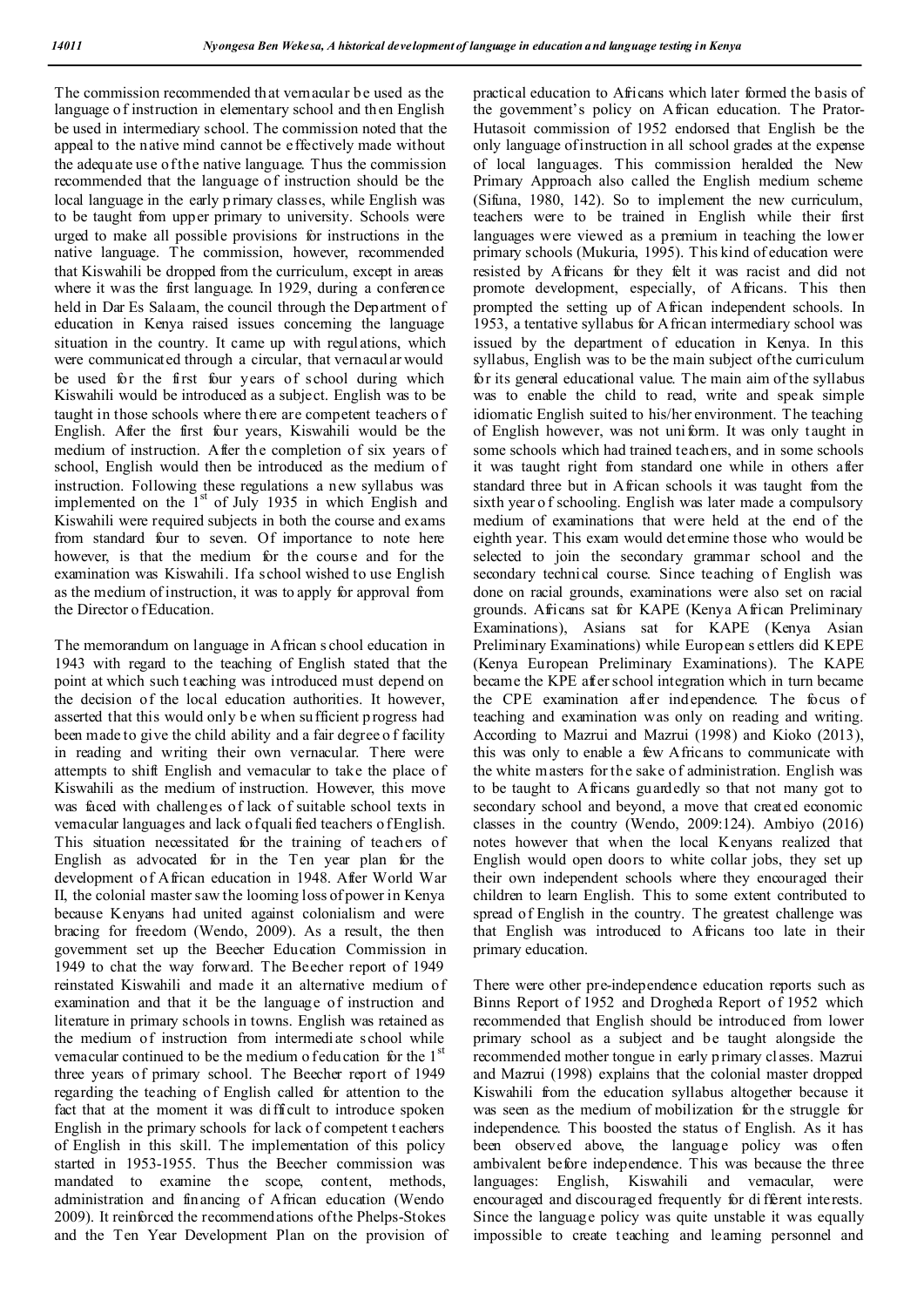resources with the same vigour. This as well compromised standards of education in the country. In 1957, the English medium project was launched to introduce English as the medium of instruction throughout the school system right from standard one. This was done first in the Asian schools and later in the African schools as well (Oluoch 1982). Since the English medium project was going to be a major curriculum development work including preparation of curricular materials and massive in-servicing of teachers, English Special Centre was set up to beef up the project. At independence, this project became increasingly sensitive and even its name was changed to " New Primary Approach (NPA). The NPA recommended the use of English as a subject right from standard one. It also advocated for English as the language of examination. The NPA helped in the publication of a series of teaching materials such as the Peak series for lower primary and Safari English course for upper p rimary. These two series had the content as well as briefings for the teacher on how o teach the language. Oluoch (1982:43) observes that at the stage of its implementation, the NPA was taken with great enthusiasm. It was believed that it would provide the children with more appropriate education and it would open chances of passing the Kenya Primary Examination (KPE) a leaving examination. T he KPE English paper was wholly written and its focus was on vocabulary building and on form of the language. The spoken form was still neglected. Initially, the English paper in the KPE examinations was one paper multiple choice type th at only focused on comprehension and grammar.

#### **Post-independence period**

When Kenya attained its independence in 1963, English was declared the o fficial language and so, it was to be used in all important government sectors (Wendo, 2009). The Kenyan government drafted a Session paper Number 10 in 1965 which acted as a document for examining the immediate needs and goals of post-independence Kenya. This sessional paper saw education much more of an economic than social service, a key means of alleviating shortage of skilled domestic work force and of creating equal economic opportunities for all citizens. The Kenya education commission of 1964 (the Ominde commission) observed that most Kenyans preferred the use of the three languages; mother tongue was preferred for verbal communication especially in rural areas while English and Kiswahili were preferred for education from lower primary to university. Kiswahili was recommended as a compulsory in primary schools, and was favoured in education for purposes of national and regional unity (Njoroge and Gatambuki, 2017). The Ominde commission supported English and argued that it would expedite learning in all the subjects. English was therefore introduced in beginners' classes in primary schools through the New Primary Approach (NPA). Later in 1973, composition writing was introduced and the number of items in the exam paper were reduced to seventy and later to fifty. The NPA, however, collapsed in March 1976. T his was due to lack of funds to manage it but its methodology still operates to date at primary school level, thanks to the introduction of the new curriculum, the Competence Based Curriculum (CBC). The model of setting the English examination has remained the same from the certificate o fPrimary Examination (CPE) to.

The 8-4-4 system which is currently in place and being phased out. The major International Labor Organization (ILO) *Report*  *of 1972, Employment, Income and Equality*, highlighted three basic criticisms for the three major CPE examination sections-English, mathematics, and the general paper. First, the CPE was basically a tool for secondary school selection. Relatively little attention was devoted to the needs of terminal primary school pupils. Many items focused on skills presumably necessary for secondary schools. Second, many test items simply required m emorization of facts; therefore, pupils were justified in practicing patterns of rote learning. Third, many questions tended to cite examples that were more familiar to urban than rural students. For example, only 17 of the 250 questions in the overall 1971 CPE examination related to agriculture. In short, the CPE examination was not an effective selection mechanism, did not encourage innovative teaching and learning, and was biased in favor of urban youth. This called for reforms in the CPE curriculum. The English section of the CPE examination was the first part to be revised beginning in 1971 which incorporated multiple measures of assessment. Twenty verbal reasoning items were substituted for the same number o f English grammar items. Nevertheless, these items favoured urban youth who are exposed to more formal English than their rural peers. For example, expressions such as "*plucked up his courage*," "*not of his standing*," and "*in their teens*" were still used in the 1973 and 1974 papers. The 1975 papers were revised to eliminate such formal expressions and the proportion of comprehension questions rose from 25 to 50 p er cent, while the p ercentage of grammar and syntax items fell accordingly. These percentages still remained in the 1978 tests. Since English comprehension is a fundamental prerequisite for learning other subjects, this section of the CPE examination received more critical evaluation than the mathematics and general section papers. Teachers and examiners sought for a relative balance among comprehension, syntax, and grammar. The current trend was to weigh equally the composition component (which should assess all features of English language usage) with the objective part (which focuses on grammar and syntax). Examiners assessed two main qualities when marking the CPE English composition: accuracy and imaginative language usage. Candidates also earned extra points for varying sentence structure and writing in a lively and original manner. The following illustrative sentences from a 1978 CPE English composition received 38 of a possible 40 points.

Tap! Tap! Tap! What is that on the roof? Is it the rain? We obtain water in very many different ways, for example from the rain, from rivers, and from underground wells. Water is essential to all animals, plants and human beings. No living thing can survive without water . . . (Ministry of Education, *CPE Newsletter* 1979, pg13)

It is notable that the CPE English examinations were taken while none were administered for the national language, Kiswahili, or any other African language. Curricula revisions to incorporate Kiswahili and some other African languages started in primary schools. Devoting attention to this area was crucial because languages are fundamental cultural components of societies. At the secondary school level since independence, the number of students increased drastically due to the massive intake at primary school. This increase in number how ever, created problems of finance and staffing o f the schools. There was need to train teachers, especially African teachers, to handle the increasing enrolment (Gorman, 1970) and many of those recruited to teach English, lacked experience not only in the teaching but also in any kind of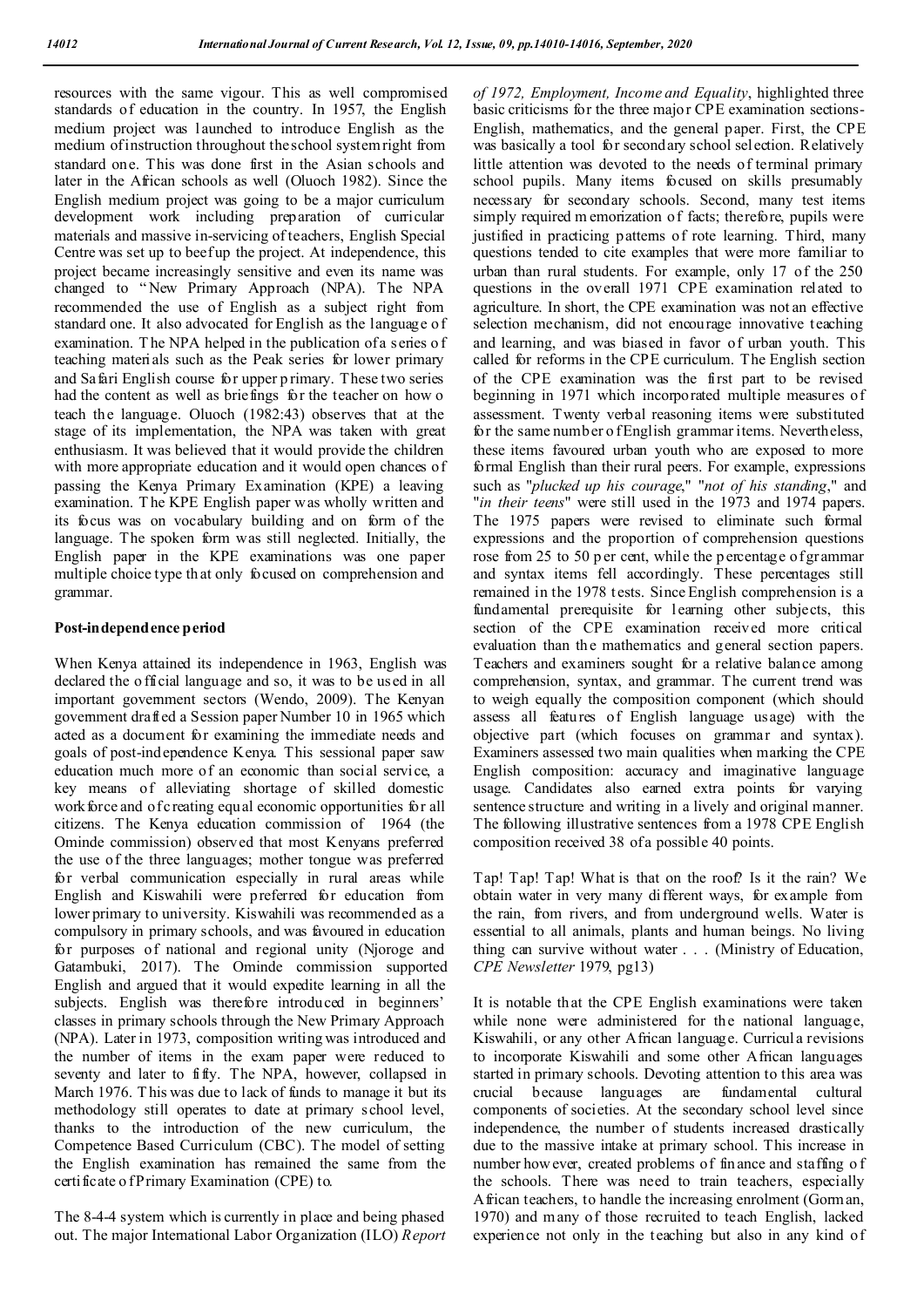teaching situation. This was a major drawback to English considering the fact that there was variation in proficiency in secondary school students attributed to poor teaching in primary schools. It was not ed for instance, that some students were only trained in doing the tick-tests hence could not write a sentence, use capital letters or write any kind of connected composition (Whiteley, 1974). The four skills were t aught but still it was noted that the child's ability to write, read and speak were inadequate in that order. The teaching took the structural approach where no poetry was integrated in language. The importance of literature was underscored by many practicing teachers of English. Five or more lessons in a week were devouted to reading while three lessons were spend on written and oral skills. This over-emphasis on reading at secondary school level led to a considerable number of teachers in form one to overlook the principle that oral language is key and prerequisite to reading. The pitfall was because of the assumption teachers had that s econdary school students should be able to us e 'normal' English by the end of standard two. In other words, at primary school level, teachers needed to have conception of the sequence of grammatical and to less-significant extent lexical elements which are to be taught or revised in the time available and of the obj ective in terms of language performance. Gorman (1970) notes that the majority of student w ere deficient in listening comprehension skills. It was therefore suggested that it would work better if it was introduced early in secondary s chool and be m arried with reading comprehension exercises. These two skills were believed to be supplementing each other. For instance, training in auditory discrimination can serve to improve the child's skill in word recognition and to remedy forms of spelling errors which derive from the effect of interference from the sound systems of their first languages. English at secondary school level was a service course, according to the Ministry of Education 1980, pg.12 and therefore radically affects the content of the initial course for pupils entering secondary school.

At secondary school level, students sat for a Cambridge Oversees School Certificate examination at the end of the four year course. The English examination was in three papers. Paper one had section A and B. section A had eight or nine items on writing to choose from while section B was in sections i and ii, the former having descriptive topic items while the latter having situational topic items or directed topic items among which a candidate had to choose from. The candidate was to do either section A or B in which s/he was well prepared. Paper two tested the candidate's ability to summarize content, argument and infer information and meanings from a passage and lastly the ability to handle language Art, that is, its structure and vocabulary. Paper three was an oral English examination for East A frican candidates. It was not an optional paper. Again as noted earlier speaking skills were not given much weight. There was a literature paper too which had sections A and B. section A was on play and novel while section B tested candidates on other works intended for general reading. Language was treated separately from literature in English. Literature was taught under Humanities until later on when the East African Ex aminations Council (EAEC) was formed to set local examinations in collaboration with the Cambridge Examinations council, when literature was treated as a language though still it was taught separately. African writings were considered for study. The Bessey report of 1972observed that half of Kenyans schools used vernacular as their medium of instruction.

The report noted that there are important developmental benefits to the children and cultural benefits to the community when school life begins without the shock of confrontation with a new language. The report there fore recommended the use of mother tongue, English and Kiswahili in schools. The primary schools curriculum was to be revised so as to suit the needs of Kenyans and African contexts. The National Committee on Educational Objectives and Policy of 1976 (The Gachathi Report) with regard to language, recommended the use of language of instruction to be the predominant language spoken in the schools' catchment area for the first three y ears of primary education. It also recommended that English be taught as a subject from standard one and then as a language of instruction from the fourth grade in primary schools to university. Although Kiswahili was declared an important subject in both primary and secondary classes, it received inferior status in terms of allocated hours per week. The supremacy of English was enhanced in all the commission reports. The Mackay report of 1981 was set up as the Presidential working party to establish the second university in Kenya and to reforming the entire education system (Republic of Kenya, 1988). The Mackay commission maintained the Gachathi Report language policy. It made Kiswahili a compulsory subject in both primary and secondary education. This led to the production of teaching and learning materials in Kiswahili. The commission also advised that mother tongue be used in lower grades of primary schools, in areas where this was possible (Njoroge, 1991). In summary, Between 1964 and 1985, an education structure 7-4-2-3 (seven years of primary school, four years of secondary school, two years of high school, and three years o f university education) was modeled and adopted (Kinuthia, 2009). This then ushered in the 8-4-4 system of education.

**The 8-4-4 system of education:** The 8-4-4 system of education Eight years of primary school, four years of secondary school and four years of university was later introduced in January 1985, following concerns that the basic education provided p reviously lacked the n ecessary cont ent to promote widespread sustainable self-employment. The Kenyan primary curriculum is approved for all public s chools and private schools except for international schools which usually offer the British or American curriculum, followed by the corresponding examination certificates, the subjects provided in the primary level are; English, Kiswahili, Mathematics, Science, Social studies, Religious education, Creative Arts, Physical education and Life skills (Kinuthia, 2009). The introduction of the 8-4-4 system came along with its two major projects targeting teachers of English. The projects were the SELP (Secondary English Language Project) and the SPRED (Strengthening of Primary Education). SELP was set up between 1988 and 1992 and trained from the UK 45 teachers of English and inspectors of English and also inserviced ov er 3000 teachers o f English in Kenya. The SPRED project on the other h and, was set up between 1992 and 1994 with the aim of improving the teaching of English as well as Mathematics and Sciences in primary schools in Kenya. These two projects were managed by the British Council which set the pace for the ministry of education. T he ministry then also did in-service training for t eachers and send out inspectors of English to assess the standards of English language teaching. It also carried out reviews through the Kenya Institute of Education (KIE) and other commissions. For instance, the Mackay education report o f1981 recommended the promotion of English across the curriculum. This enhanced the role of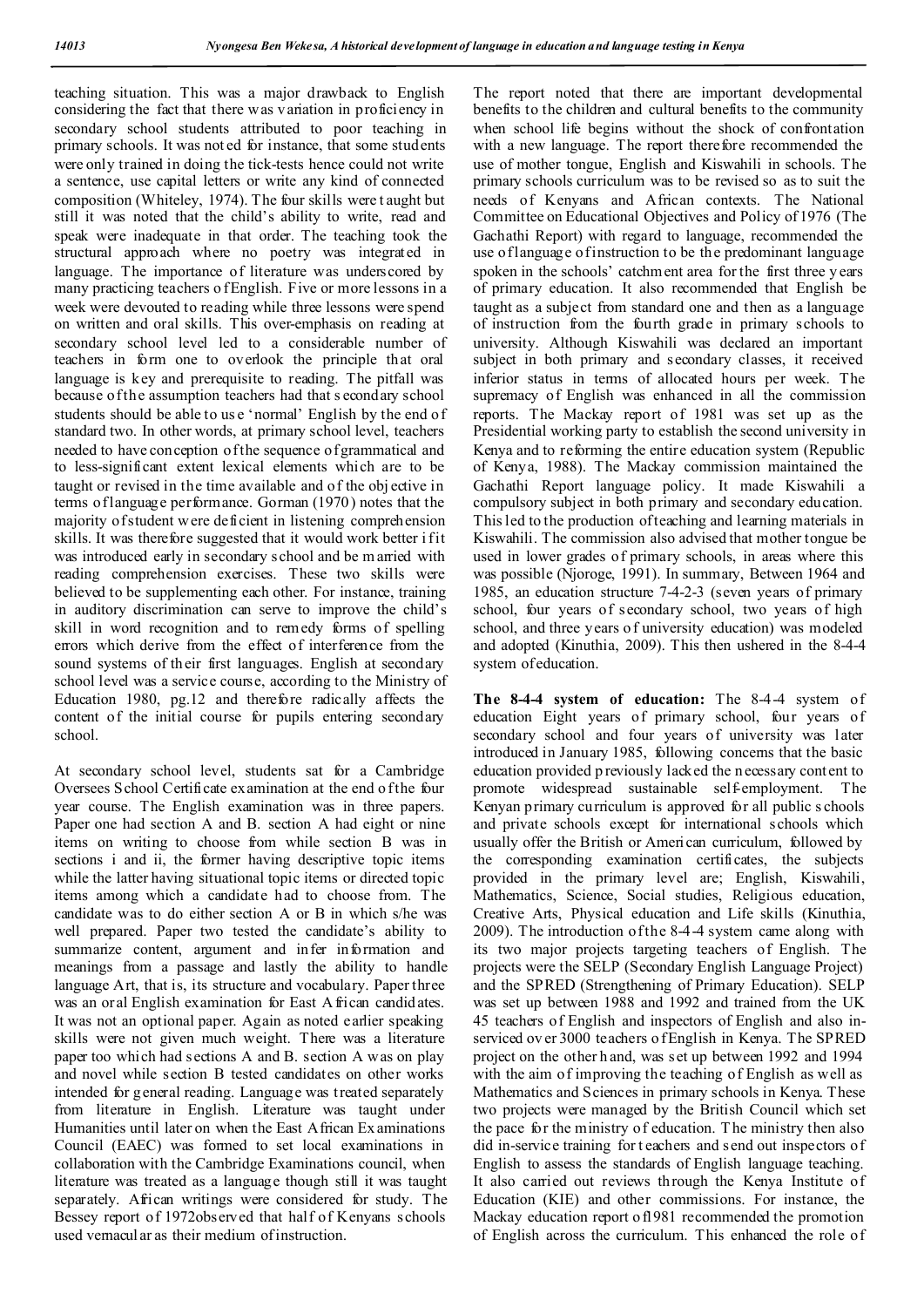other subject teachers in the improvement of English. The KIE came up with the Integrated Approach to teaching English. This approach encouraged the teaching of English language and literature in English as one subj ect. T his was adopted by the Ministry of Education which recommended that literature is concerned with the place of reading in the English course and with what should be read and that it also serves as a source of cultural knowledge. Literature was also believed to contribute to fluency in learners, particularly to the understanding of concepts in all fields of secondary education whether a cademic or technical, artistic or scientific. In the 8-4-4 system, the teaching o f English has also been supplemented by media projects. For instance radio programmes for primary schools, video and tapes of speech and listening for secondary and tertiary institutions. The Kenya National Examinations Council (KNEC) took over the role of setting examinations when the east African examination council collapsed. The first 8-4-4 examination was sat in 1989. However, this English examination was not any different from the earlier exam set by the EAEC. T he English examination was in two main p apers: paper one and paper two. Paper one had sections A and B. Paper one A was on composition writing in which candidates were to write two compositions; a descriptive type was compulsory while the other was to be chosen from the situational topic items given. In paper one B, the candidate was tested on the ability to summarize a text, to comprehend information from a passage and knowledge of language structure and vocabulary (grammar). The answers were either in expressive or objective form. Paper two on the oth er h and, was on literature in English in which candidates were to answer three qu estions with at least a question on play, novel, short stories, oral literature and poetry. Later on in 2001, composition writing and objective paper are papers one and two respectively while literature is paper three.

Besides the final examinations, the KCPE and KCSE, the 8-4- 4 system introduced the idea of CATs (Continuous Assessment Tests) which were to be progressively assessed in every subject throughout the student's school career. Teachers and heads of schools provide reliable reports on each pupil's overall progress from one term to the other. The 8-4-4 also insists on non-formal learning activities that are an integral part of child's development of psycho-motors skills. These activities include games, sports, music and dance, drama, debating among others. Teachers of English make use of these activities to impart speaking and listening skills in learners. Such activities have proved more motivating in learners, especially, when they are brought into the classroom situation. Brumfit (1989), refer to this approach to the integrated approach as the Communicative Language Teaching approach. The presidential working party on education and man power training was established to look into the shortcomings of the 8- 4-4 system of education. The Kamunge report observed that youth un-employment and examination oriented culture were the major shortcomings. The commission recommended that English be used as the medium of instruction. The commission noted that in order to improve the learners' proficiency in English and to ensure development of good reading habits, primary school libraries should be established in all schools and be equipped. The commission however, remained noncommittal on the role of indigenous languages in the curriculum. T he Koech Commission of 1999 was later formed to make recommendations on ways of achieving quality education in the country. This commission recommended that the language of the catchment be used as the medium of

instruction in lower primary and Kiswahili be the medium o f instruction in cosmopolitan urban areas. This would enhance<br>concept formation and articulation of linguistic concept formation and articulation of communication (Njoroge and Gatambuki, 2017). The commission recommended that Kiswahili and English be taught as subjects but English be used as the medium of instruction throughout the country in upper primary.

#### **The Competence Based Curriculum (CBC)**

In a major departure from the 8-4-4 system, the proposed system of 2-6-3-3-3 w as launched in 2017 which was designed to take two years in preprimary, six in primary education, three in junior secondary education, three in senior secondary education and three at the University. The new Competence Based Curriculum is an education programme that is based on learners demonstrating the ability to apply the knowledge, skills, attitudes and values they are expected to acquire as they progress through their education. The paradigm shifts in the education curriculum from content based to competency based curriculum calls for a new mode of assessment. A ccording to the Basic Education Act 2013 section 84 on examinations and assessments. KNEC is mandated to conduct public examinations as provided for under the KNEC ACT 2012. KNEC has developed a draft Competency Based Assessment Framework (CBAF) that gives guidelines on assessment of basic education. In the draft, CBAF recommended a formative (continuous) assessment which provides continuous feedback to all the stakeholders, learners, teachers, parents and quality assurance officers for purposes of improving learning and teaching. In this mode of assessment, head teachers are to ensure that data on the progress of a learner is accumulated over time and will be useful in writing the school year report that gives a comprehensiv e account of each learner on the achievements in each learning area, values acquired in each given year.

There are two categories of assessment; formative and summative. The CBC introduced formative assessment. Formative assessment also known as Assessment for Learning (AFL) is a range of formal and informal assessment procedures which uses a variety of methods to conduct in a process evaluation of a learner understanding learning needs and academic progress. Teachers use it during the learning process to modify teaching and learning activities to improve learner attainment. According to Harmer (2015), formative assessment can b e as in formal as obs erving the learner's work and as formal as a written test. This type of assessment can also include Assessment as Learning (AAL). It occurs when learners are their own assessors, they monitor their own learning, ask questions and use a range of strategies to d ecide what they know and can do and how to use assessment for new learning. Through this form of evaluation, a learner is assisted to develop capacity to be independent, self-directed, to set individual goals, monitor own progress or self-assess and reflect on his/her learning. For formative ass essment to be effective, the parents must be involved in the learner's work. This means that teachers should work closely with parents who are to actively support their children in tackling the extended activities, give them input on the learner's portfolios and provide the necessary materials for the conduct of projects. In the CBC, the mission is to nurture every learner's potential and so head teachers are required to champion change in matters regarding the ranking of learners. Every learner has some capability and the achievements of each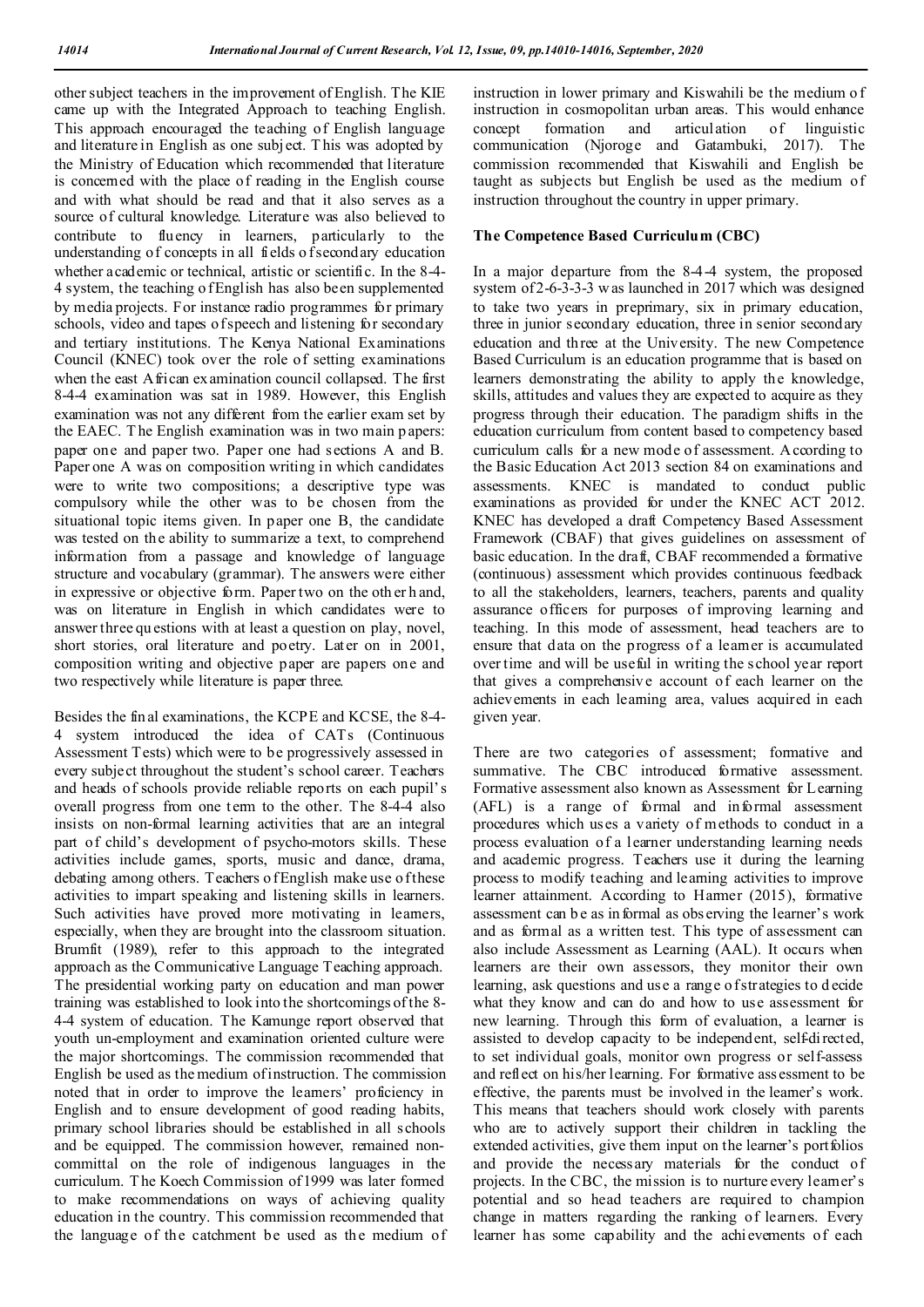should be reported as per the criteria used for assessment and not comparing a learner's performance with others. Head teachers are to ensure that they give descriptive feedback about each learner. Such feedback should elaborate the strengths and areas of improvement rather than just reporting a mere score in percentage. Core competencies such as critical thinking, problem solving, creativity and imagination will only be achieved if learners are given an opportunity to explore their immediate environment through varied learning experiences such as through the use of digital devices. Summative assessment on the other hand, include tests, examinations, performances, presentations, portfolios and a variety of written, oral and visual methods. They provide feedback to educators, parents and learners about a learner's achievement to make decisions for appropriate placement or further studies. In the CBC, four language areas are covered; that is, literacy, English activities, Kiswahili literacy and Indigenous languages literacy. At lower primary, literacy, Kiswahili, English and indigenous languages activities are taught as learning areas. Literacy is the ability to read, write and use language proficiently. According to UNESCO, literacy is a basic hum an right. Literacy as a subject addresses the ability of the learner to make meaning of letters and sounds thus making sense of written codes. It shall be taught in the language of the catchment of the learner. At this foundational level, literacy aims at equipping the l earner with basic skills in reading and writing to aid in all other subjects. It is indented to assist the l earner to communicate with other as well as promote to learn. Literacy as a set of skills will be useful in giving learners a headstart in essential skills that they will carry throughout their lives. The knowledge of literacy which includes the ability to understand, respond to and use forms of written language to communicate in varied contexts are important to facilitate learners' understanding of English as a second language.

At upper primary, English and Kiswahili are taught as learning areas. Foreign language (Arabic, French, German, Mandarin and Indigenous languages are elective learning areas wh ere a learner can specialize in and pursue them to higher levels. T he CBC, therefore retains written quizzes and CAT examinations as one means of assessment but also uses other means to assess attitude and skills. In designing the Competency-Based curriculum it is envisioned that at the end of the learning period every learner should have competence in the following seven core competency areas; communication and collaboration, critical thinking and problem solving, imagination and creativity, citizenship, learning to learn, selfefficacy and digital literacy. However, Khan and Ramchandran, (2012) noted that, the need for a criteria or guidelines on how competencies are evaluated and attained during each phase or level of development for instance it is expected that after completion o f each level, there are should be clear specifications that a learner started as a beginn er level then moved to competent level and then proficient level and lastly expert level.

#### **Conclusion**

Efforts have been made in improving the teaching and testing of English language in Kenya since the colonial era, however, there seem to be some form of rigidity in testing in that very little changes can be cited compared to the art of teaching. Teaching of English language has progressively changed in its approach for instance from essay-translation through structuralism to communicative approach. Language testing on the other hand has not been adaptive to these changes, for example, testing at secondary school level is more of the structuralism approach yet the teaching approach is communicative. Speech work is not overtly examined both at primary and at secondary school levels. All examinations are wholly written. This disregard for speech work leads to poor communicative comp etence yet it is the m ain objective of the English syllabus.

### **REFERENCES**

- Gorman, T.P. 1970. *Language in Education in East Africa*. Nairobi: Oxford University Press.
- Gorman, T.P. 1974.*The Development of Language Policy in Kenyawith Particular Reference to Education System*. In Whiteney, W.H (Ed.) *Language in Kenya* (pp.397-446). Nairobi: Oxford university press.
- Kenya, Ministry of Education, 1979. *C.P.E. Newsletter*, (Ministry of Education, Research and Development Unit-Examinations Section, Nairobi, Kenya).
- Kenya, Ministry of Education 1985. *8-4-4 System of Education, Chapter III.*Nairobi: Jomo Kenyatta Foundation.
- Kenya, Ministry of Education 1980. *Teaching English in Kenya Secondary Schools*. Nairobi:Jomo Kenyatta Foundation.
- Khan, K., &Ramchandran, S. 2012.Conceptual framework for performance assessment: Competency, competence and performance in the context o f assessments in healthcare - Deciphering the terminology. Med Teach; 34: 920-928.
- KIE Annual Reports 1971/1972.
- KIE English Primary Regulations and Syllabuses
- KIE English Secondary Regulations and Syllabuses
- Kinuthia, W. 2009. Educational development in Kenya and the role of ICT. International Journal of education and development using ICT. Vol 5 (2)
- Kioko A. 2013.*Language Policy and Practice in Kenya: Challenges and Prospects*. erepo.usiu.ac.ke
- KNEC, past Examination papers. " KACE 1980, CPEs oversees examinations and others
- Mazrui, A.A. &Mazrui, A.M. 1998. *The power of Babel*. Oxford, England: James Currey.
- Mukuria, D.M. 1995. *Kenya's language policy with special emphasis on Kiswahili*. In Senamu .K. and Williams, D. (Eds.) *Creative Use of Language in Kenya* (pp34-44). Nairobi:Jomo Kenyatta Foundation.
- Njoroge, K. 1991. *Multilingual and Some of its Implications for Language Policy and Practices in Kenya*. In Legere, K. (Ed.). *The Role of Language in Literacy Programmes with Special Reference to Kiswahili* (pp249-269). Bonn: German Foundation for International Development (DSE).
- Njoroge, C. M and Gatambuki, M. G. 2017. The Treatment of Indigenous Languages in Kenya's Pre-and Post-Independent Education Commissions and in The Constitution of 2010. In *Advances in Language and Literary Studies,* 8(6):76-82
- Oluoch, G.P. 1982. *Essentials of Curriculum Development*. Nairobi: Elimu Publishers Ltd.
- International Labour O ffice, 1972. *Employment, Incomes and Equality: A Strategy for Increasing Productive Employment in Kenya* (Geneva, Switzerland.
- Republic o f Kenya (ROK). 1964. *Education at Independence (Ominde Report*). Nairobi: Government Printers.